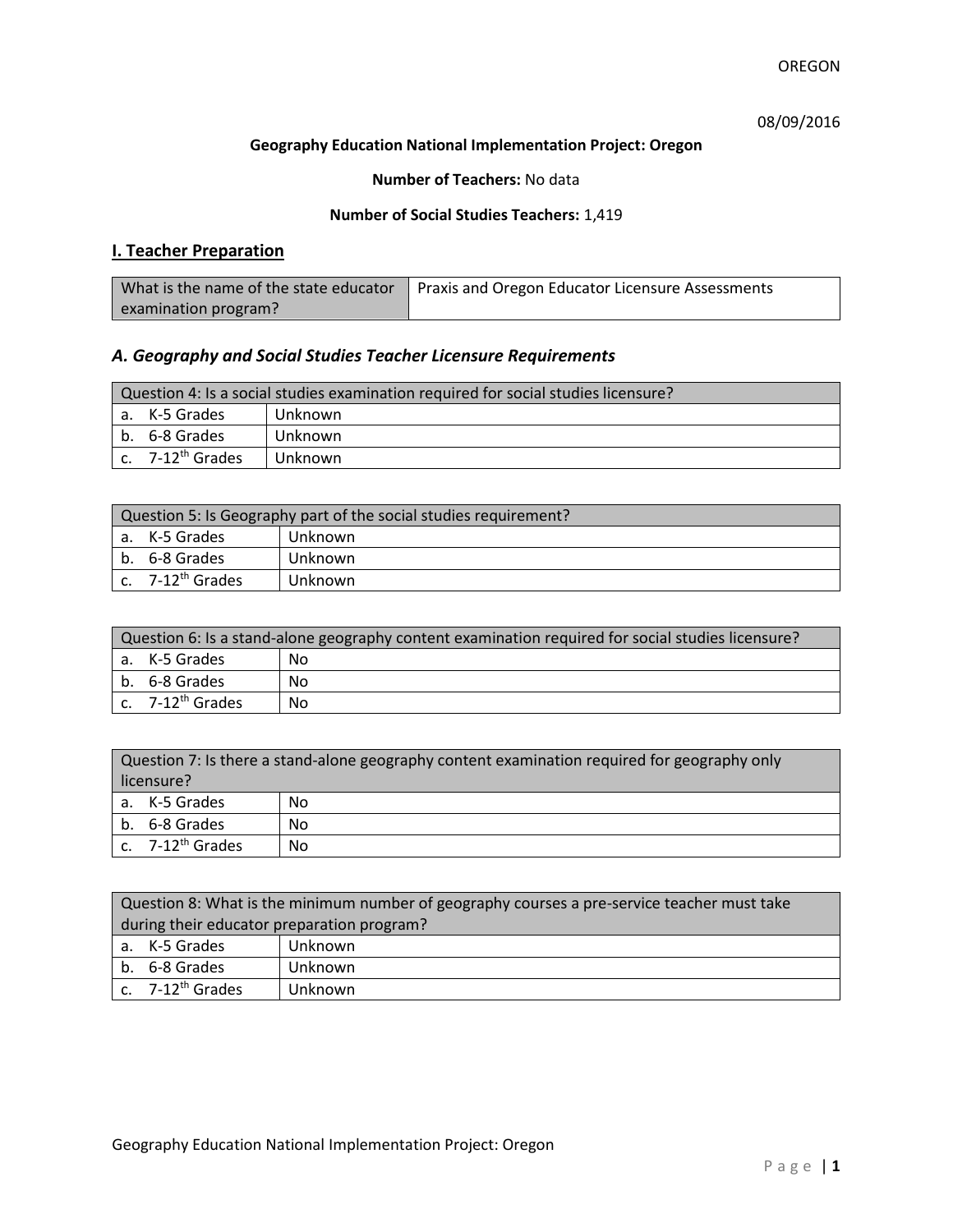| Question 9: Additional information about how | Teacher certification is not within the work of the |
|----------------------------------------------|-----------------------------------------------------|
| teachers become certified in your state?     | Oregon Department of Education. Oregon's            |
|                                              | Teacher Standards and Practices Commission, a       |
|                                              | separate government agency, is responsible for      |
|                                              | teacher licensure.                                  |

# *B. Professional Development*

| Question 10: Can in service teachers receive<br>certification credit for professional<br>development courses or programs in<br>geography? | Other, teachers can use Professional Development<br>Units when renewing their licenses. |
|-------------------------------------------------------------------------------------------------------------------------------------------|-----------------------------------------------------------------------------------------|
| Question 11: Does the state education agency                                                                                              | Other, most geography professional development is                                       |
| (SEA) provide professional development in                                                                                                 | provided by C-GEO, a geography professional                                             |
| geography?                                                                                                                                | organization.                                                                           |

# **II. Curriculum**

| Question 15: What is the name of the state   | Oregon Social Sciences Academic Content Standards  |
|----------------------------------------------|----------------------------------------------------|
| standards?                                   |                                                    |
| Question 16: How are the state standards     | Individual                                         |
| presented by grade level?                    |                                                    |
| Question 17: When were the standards last    | 3-6 years                                          |
| revised?                                     |                                                    |
| Question 18: Are there plans for revision to | No timeline                                        |
| the state standards?                         |                                                    |
| Question 19: Is geography included in the    | Yes                                                |
| state standards?                             |                                                    |
| Question 20: How are the geography           | Geography standards are organized by strand        |
| standards organized?                         |                                                    |
| Question 21: What framework and/or           | Other states' standards; Five Themes in Geography; |
| documents were used?                         | Geography for Life (1994)                          |

#### **Question 22: What general topics are included?**

Movement of people, goods and/or ideas; Population and Settlements; Culture; Physical geography (including physical processes, weather & climate, natural resources); Places and/or regions; Humanenvironment interaction; Mapping (map projections, use of maps); Spatial Thinking and/or Mental Maps

| Question 23: What is the total number of credit | 24 credit hours |
|-------------------------------------------------|-----------------|
| hours required for high school graduation?      |                 |
| Question 24: What is the total number of social | 3 credit hours  |
| studies credit hours required for high school   |                 |
| graduation?                                     |                 |